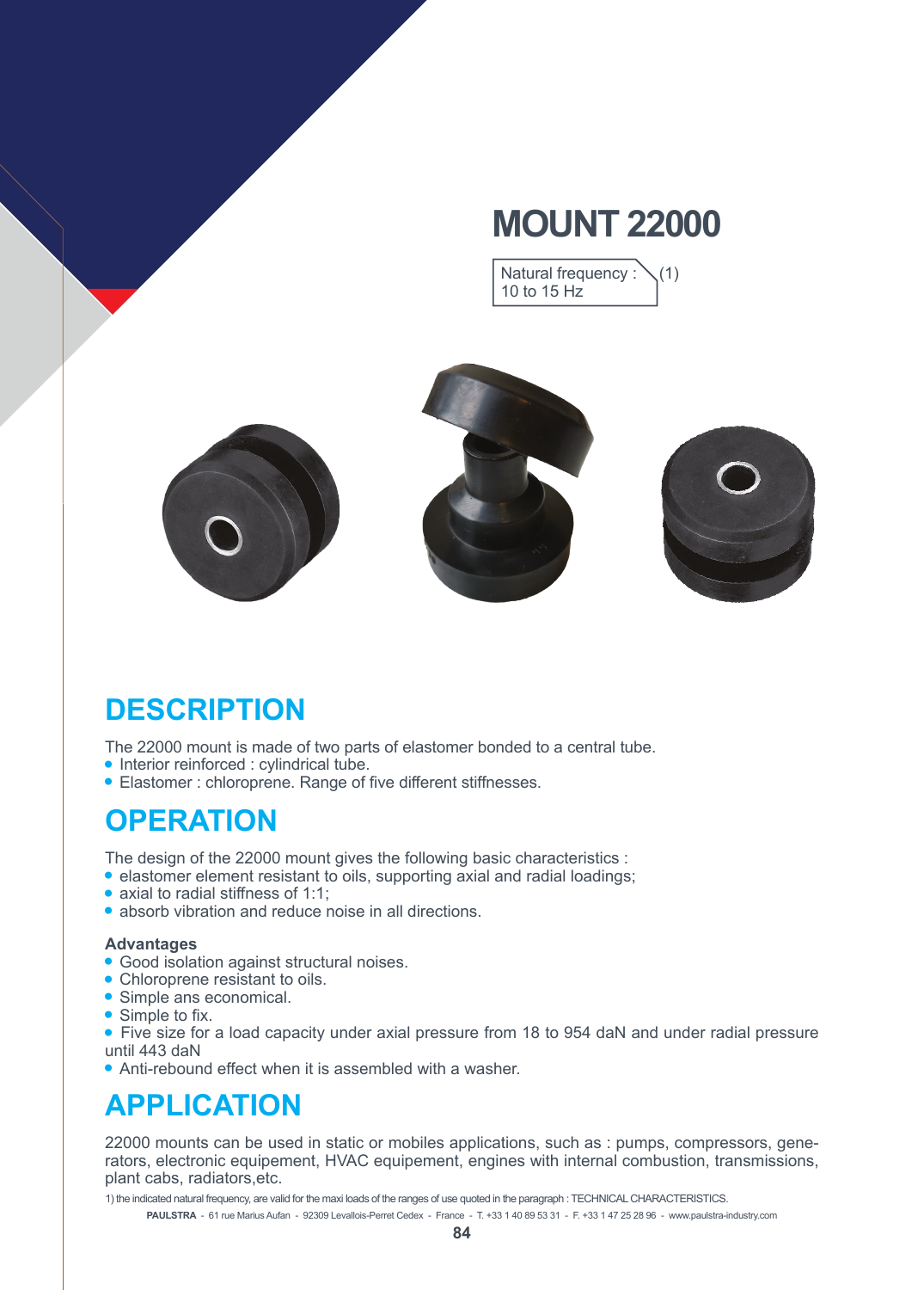### **DIMENSIONS CHARACTERISTICS**



Assembly interface



E : support structure thickness can be  $E_1$  or  $E_2$  depending on the required load and natural frequency (see technical chart next page).

| Reference<br>Paulstra | <b>Barry Control</b><br>Reference | ØA<br>(mm) | ØB<br>(mm) | ØC.<br>(mm) | $\Gamma$<br>(mm) | F<br>(mm) | Mounting hole |           | Weight  |
|-----------------------|-----------------------------------|------------|------------|-------------|------------------|-----------|---------------|-----------|---------|
|                       |                                   |            |            |             |                  |           | ØG<br>(mm)    | R<br>(mm) | (g)     |
| 530903 11 to 15       | 22001-11 to 15                    | 10.4       | 33,2       | 20.1        | 12.3             | 31,7      | 19            |           | 43      |
| 530903 21 to 25       | 22002-11 to 15                    | 13,5       | 47,7       | 33          | 19,8             | 49,2      | 31,7          | 1,5       | 142     |
| 530903 31 to 35       | 22003-11 to 15                    | 16,7       | 64,8       | 40,1        | 22,8             | 61,7      | 38,1          | 2,3       | 313     |
| 530903 41 to 45       | 22004-11 to 15                    | 23,8       | 88.9       | 58.4        | 25.4             | 73.1      | 57.1          | 3         | 670     |
| 530903 51 to 55       | 22005-11 to 15                    | 27         | 123,9      | 64.8        | 31,7             | 85,8      | 63,5          | 3         | 1 3 0 6 |

# **ASSEMBLY**



Zinc plated steel washers are recommended for the assembly of the mount.

They make it possible to carry out debouncing. Material: S235 steel (E24) or equivalent with Rm = 340 MPa. (not including PAULSTRA)

| Reference       | Anti-rebound washer* |                       |           |  |  |  |  |
|-----------------|----------------------|-----------------------|-----------|--|--|--|--|
| Paulstra        | Øa<br>(mm)           | $\emptyset$ h<br>(mm) | e<br>(mm) |  |  |  |  |
| 530903 11 to 15 | 39.6                 | 10.3                  | 2,2       |  |  |  |  |
| 530903 21 to 25 | 54.1                 | 13.5                  | 3,4       |  |  |  |  |
| 530903 31 to 35 | 71,3                 | 16.7                  | 4.7       |  |  |  |  |
| 530903 41 to 45 | 98,5                 | 23.8                  | 6.3       |  |  |  |  |

\* Not supplied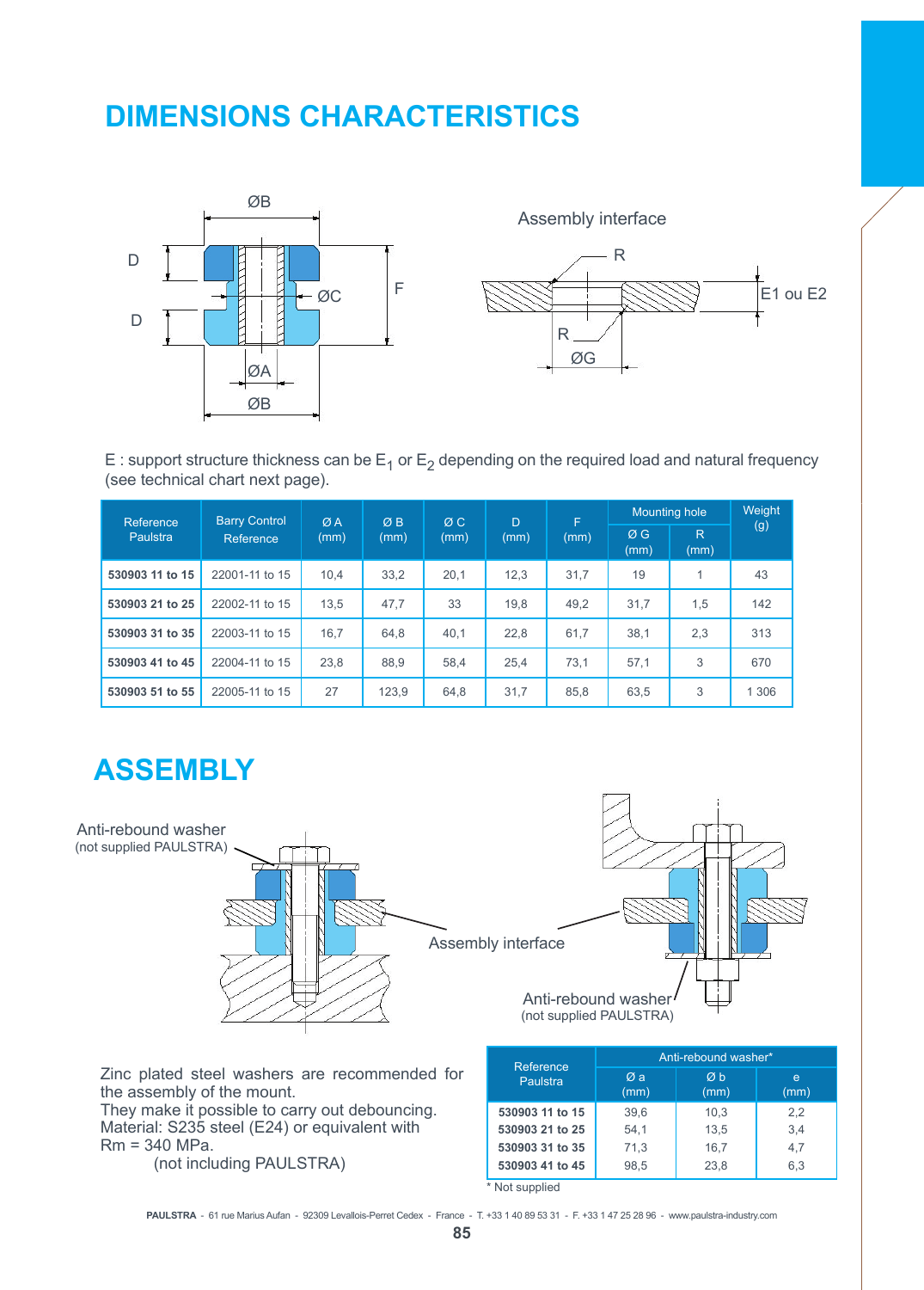### **OPERATING CHARACTERISTICS**

The maximum loadings depend on the compression of the assembly by comparing the thicknesses  $E_1$ and  $E_2$ .

| Paulstra<br>reference                                         | <b>Barry</b><br>Control<br>Reference                     | $E_1$<br>Support structure thickness-Load per mount |                                 |            |               | E <sub>2</sub><br>Support structure thickness-Load per mount |                                        |            |                        | Colour                                                                                                                |  |
|---------------------------------------------------------------|----------------------------------------------------------|-----------------------------------------------------|---------------------------------|------------|---------------|--------------------------------------------------------------|----------------------------------------|------------|------------------------|-----------------------------------------------------------------------------------------------------------------------|--|
|                                                               |                                                          | <b>Axial</b><br>(daN)                               | Radial<br>(daN)                 | Fo<br>(Hz) | $E_1$<br>(mm) | <b>Axial</b><br>(daN)                                        | Radial<br>(daN)                        | Fo<br>(Hz) | E <sub>2</sub><br>(mm) | marking                                                                                                               |  |
| 530903 11<br>530903 12<br>530903 13<br>530903 14<br>530903 15 | 22001-11<br>22001-12<br>22001-13<br>22001-14<br>22001-15 | 18<br>40<br>63<br>113<br>136                        | 9<br>13<br>18<br>22<br>27       | 15         | 9,5           | 18<br>40<br>63<br>113<br>136                                 | $\overline{9}$<br>13<br>18<br>22<br>27 | 15         | 9.5                    | &<br>White<br>Red<br>&<br>Yellow<br>White<br>&<br>White<br>Green<br>&<br>White<br><b>Blue</b><br>&<br>White<br>Purple |  |
| 530903 21<br>53090322<br>53090323<br>53090324<br>530903 25    | 22002-21<br>22002-22<br>22002-23<br>22002-24<br>22002-25 | 59<br>79<br>109<br>172<br>286                       | 22<br>29<br>40<br>75<br>127     | 12         | 14            | 27<br>54<br>72<br>118<br>172                                 | 18<br>36<br>56<br>81<br>127            | 15         | 12,5                   | &<br>White<br>Red<br>Yellow<br>&<br>White<br>&<br>White<br>Green<br>&<br>White<br><b>Blue</b><br>&<br>Purple<br>White |  |
| 53090331<br>53090332<br>53090333<br>53090334<br>530903 35     | 22003-31<br>22003-32<br>22003-33<br>22003-34<br>22003-35 | 95<br>159<br>222<br>390<br>604                      | 40<br>63<br>102<br>175<br>313   | 11         | 22            | 40<br>68<br>102<br>147<br>227                                | 31<br>47<br>72<br>111<br>163           | 15         | 19                     | &<br>White<br>Red<br>Yellow<br>&<br>White<br>&<br>White<br>Green<br>&<br>White<br><b>Blue</b><br>&<br>White<br>Purple |  |
| 530903 41<br>530903 42<br>530903 43<br>530903 44<br>530903 45 | 22004-41<br>22004-42<br>22004-43<br>22004-44<br>22004-45 | 122<br>231<br>350<br>531<br>954                     | 61<br>104<br>156<br>268<br>443  | 10         | 28,5          | 68<br>136<br>181<br>227<br>272                               | 50<br>100<br>136<br>181<br>263         | 15         | 25.5                   | &<br>White<br>Red<br>&<br>Yellow<br>White<br>&<br>White<br>Green<br>&<br>White<br><b>Blue</b><br>&<br>Purple<br>White |  |
| 530903 51<br>530903 52<br>530903 53<br>530903 54<br>530903 55 | 22005-51<br>22005-52<br>22005-53<br>22005-54<br>22005-55 | 518<br>877<br>1 1 7 2<br>1 609<br>2 0 7 2           | 109<br>154<br>277<br>404<br>640 | 10         | 32            | 136<br>227<br>318<br>409<br>545                              | 68<br>100<br>136<br>213<br>300         | 15         | 25,5                   | &<br>White<br>Red<br>&<br>Yellow<br>White<br>White<br>&<br>Green<br>&<br>White<br><b>Blue</b><br>&<br>White<br>Purple |  |

**See current price list for availability of items.**

\* Barry Controls part numbers are shown as a reference only.

#### **LOAD/DEFLECTION CURVES IN AXIAL COMPRESSION**

Support structure thickness  $E_1$  and  $E_2$